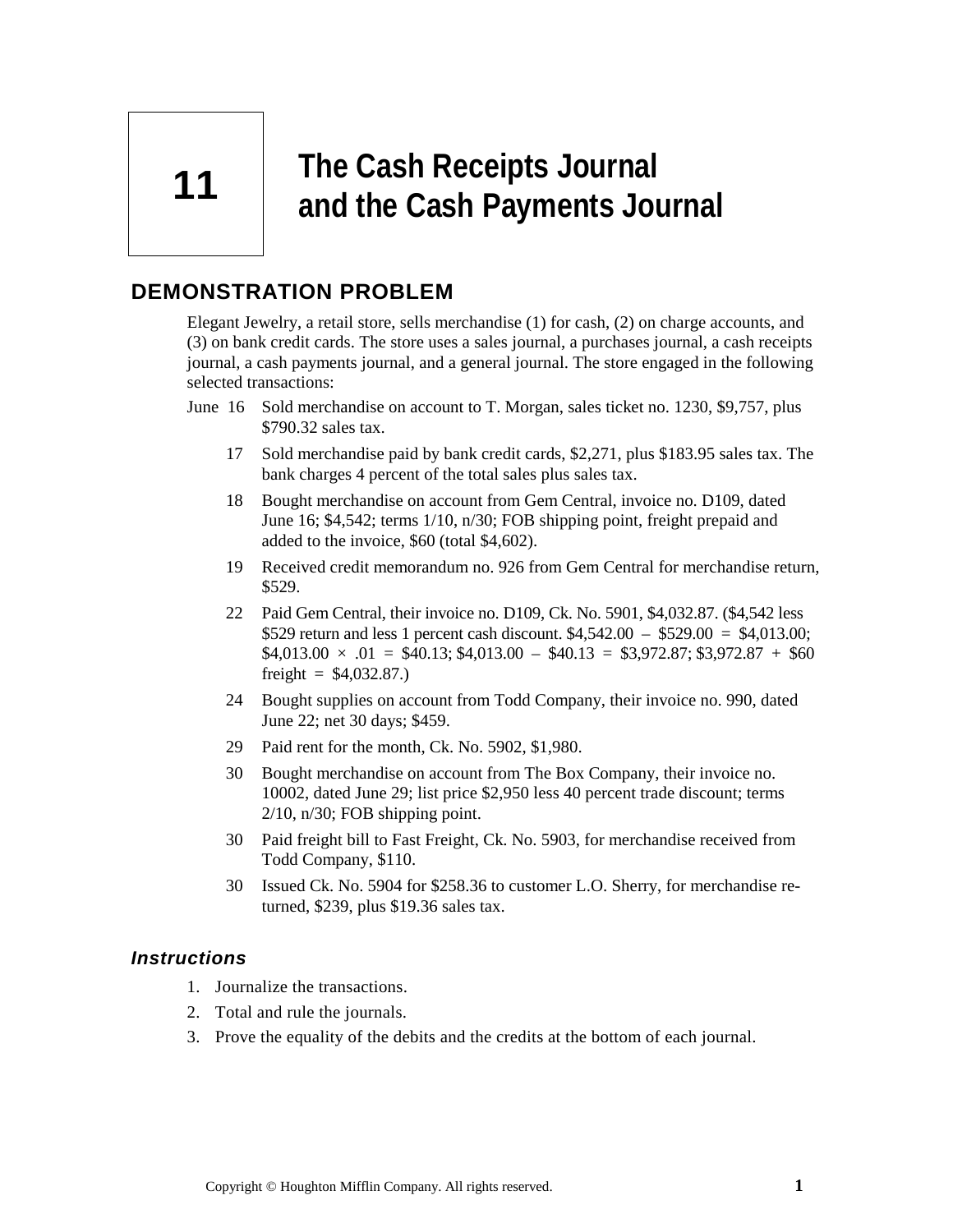## *Solution*

#### SALES JOURNAL

| <b>DATE</b> |    | TKT.<br>NO. | <b>CUSTOMER'S NAME</b> | REF. | <b>ACCOUNTS</b><br><b>POST.IRECEIVABLE</b><br><b>DEBIT</b> | <b>SALES TAX</b><br>PAYABLE<br><b>CREDIT</b> | <b>SALES</b><br><b>CREDIT</b> |  |
|-------------|----|-------------|------------------------|------|------------------------------------------------------------|----------------------------------------------|-------------------------------|--|
| $20-$       |    |             |                        |      |                                                            |                                              |                               |  |
| June        | 16 | 1230        | T. Morgan              |      | 10,547.32                                                  | 790.32                                       | 9,757.00                      |  |
|             | 30 |             |                        |      | 10,547.32                                                  | 790.32                                       | 9,757.00                      |  |
|             |    |             |                        |      |                                                            |                                              |                               |  |

| Debits      | Credits     |
|-------------|-------------|
| \$10,547.32 | \$790.32    |
|             | 9,757.00    |
| \$10,547.32 | \$10,547.32 |

#### PURCHASES JOURNAL

|   | <b>DATE</b> |    | SUPPLIER'S<br><b>NAME</b> | INV.<br>NO.      | INV.<br><b>DATE</b> | <b>TERMS</b>    | IPOST.II<br>REF. | <b>ACCOUNTS</b><br>PAYABLE<br><b>CREDIT</b> | <b>FREIGHT IN</b><br><b>DEBIT</b> | <b>PURCHASES</b><br><b>DEBIT</b> |  |
|---|-------------|----|---------------------------|------------------|---------------------|-----------------|------------------|---------------------------------------------|-----------------------------------|----------------------------------|--|
|   | $\sqrt{20}$ |    |                           |                  |                     |                 |                  |                                             |                                   |                                  |  |
|   | $2$ June    |    | 18 Gem Central            | D <sub>109</sub> | 6/16                | $1/10$ , $n/30$ |                  | 4,602.00                                    | 60.00                             | 4,542.00                         |  |
|   |             |    | 30 Todd Company           | 1002             | 6/29                | $2/10$ , $n/30$ |                  | 1,770.00                                    |                                   | 1,770.00                         |  |
| 4 |             | 30 |                           |                  |                     |                 |                  | 6,372.00                                    | 60.00                             | 6.312.00                         |  |
|   |             |    |                           |                  |                     |                 |                  |                                             |                                   |                                  |  |

| Debits |            |  |  |  |  |
|--------|------------|--|--|--|--|
|        | \$60.00    |  |  |  |  |
|        | 6,312.00   |  |  |  |  |
|        | \$6,372.00 |  |  |  |  |

\$6,372.00 Credits

 $\overline{\phantom{0}}$ 

 $\overline{\phantom{a}}$  $\frac{$6,372.00}{ }$ 

CASH RECEIPTS JOURNAL

| <b>DATE</b> |    | <b>ACCOUNT</b><br>CREDITED | <b>ACCOUNTS</b><br><b>OTHER</b><br>MACCOUNTS RECEIVABLE⊾<br>POST.<br>REF.<br>CREDIT<br>CREDIT |  | <b>SALES</b><br><b>CREDIT</b> | <b>SALES TAX</b><br><b>PAYABLE</b><br>CREDIT | CREDIT CARD<br><b>EXPENSE</b><br><b>DEBIT</b> | <b>CASH</b><br><b>DEBIT</b> |          |              |
|-------------|----|----------------------------|-----------------------------------------------------------------------------------------------|--|-------------------------------|----------------------------------------------|-----------------------------------------------|-----------------------------|----------|--------------|
| $20-$       |    |                            |                                                                                               |  |                               |                                              |                                               |                             |          |              |
| June        | 17 | Sales                      |                                                                                               |  |                               | 2,271.00                                     | 183.95                                        | 98.20                       | 2,356.75 | $\mathbf{D}$ |
|             | 30 |                            |                                                                                               |  |                               | 2,271.00                                     | 183.95                                        | 98.20                       | 2,356.75 |              |
|             |    |                            |                                                                                               |  |                               |                                              |                                               |                             |          |              |

| Debits        | Credits    |
|---------------|------------|
| -98.20<br>SS. | \$2,271.00 |
| 2,356.75      | 183.95     |
| \$2,454.95    | \$2,454.95 |